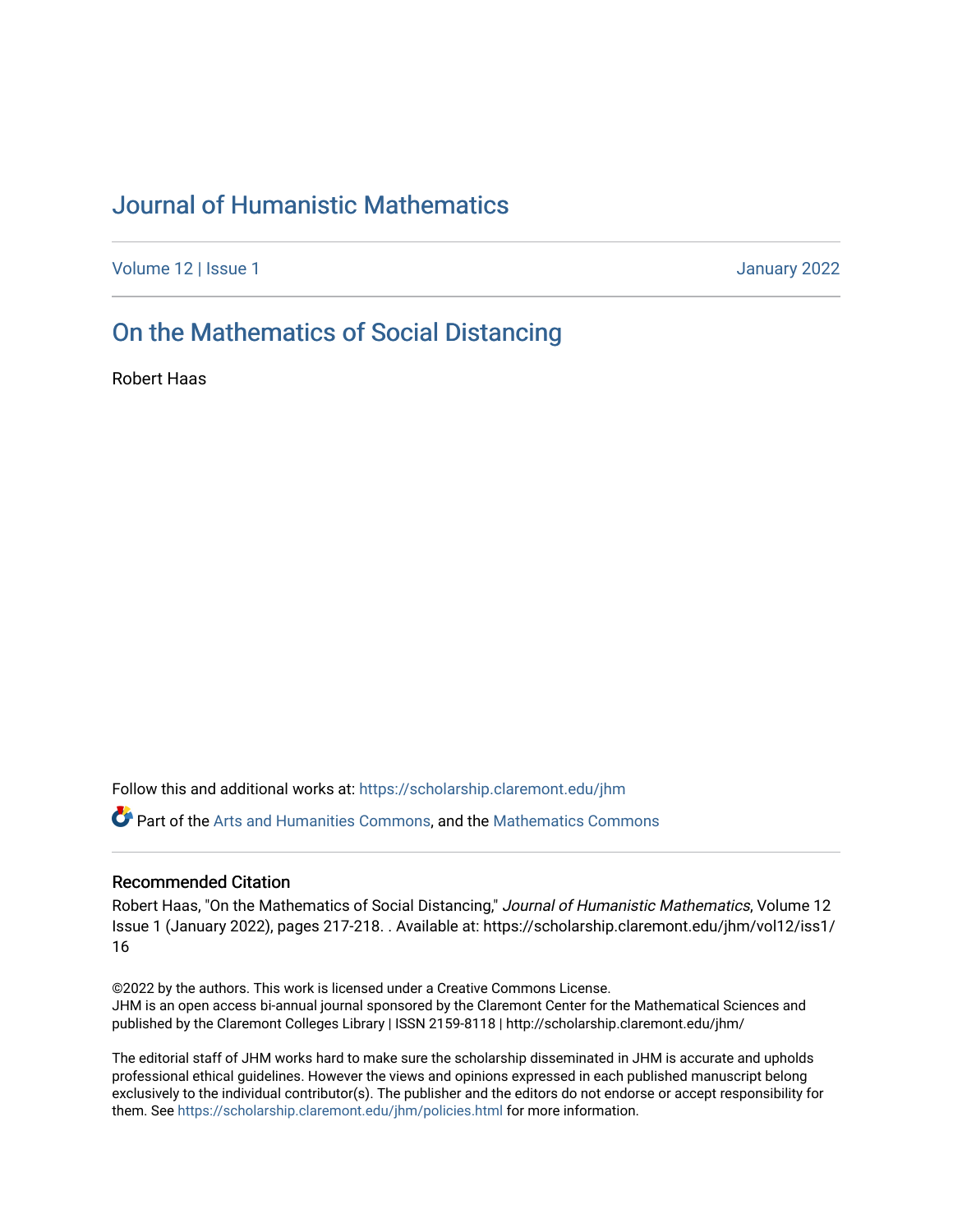# On the Mathematics of Social Distancing

Robert Haas

Cleveland Heights, Ohio, 44112, USA rhaas3141@yahoo.com

## Synopsis

Early in the COVID-19 pandemic, when spring began to make itself felt, photos showed New Yorkers enjoying the outdoors, while properly socially distanced, by sitting on the grass in a square lattice of circles. But the planners should have consulted a mathematician for the design, because significantly more people (over 15% more) could enjoy the same area safely if the circles were closer packed into a hexagonal lattice.

### Keywords: COVID-19, social distancing, square lattice, hexagonal lattice.

Photos show New Yorkers enjoying the spring of 2020 outdoors, while still rigorously observing social distancing, by sitting in an array of circles (Figure [1\)](#page-1-0). But the planners should have consulted a mathematician first, because a better design would let significantly more people enjoy the same area.



Figure 1: Social distancing circles in New York City in the spring of 2020 [\[1\]](#page-2-0). Photo by Aaron Asis, used with the permission of Aaron Asis.

<span id="page-1-0"></span>[Journal of Humanistic Mathematics](http://scholarship.claremont.edu/jhm/) Volume 12 Number 1 (January 2022)